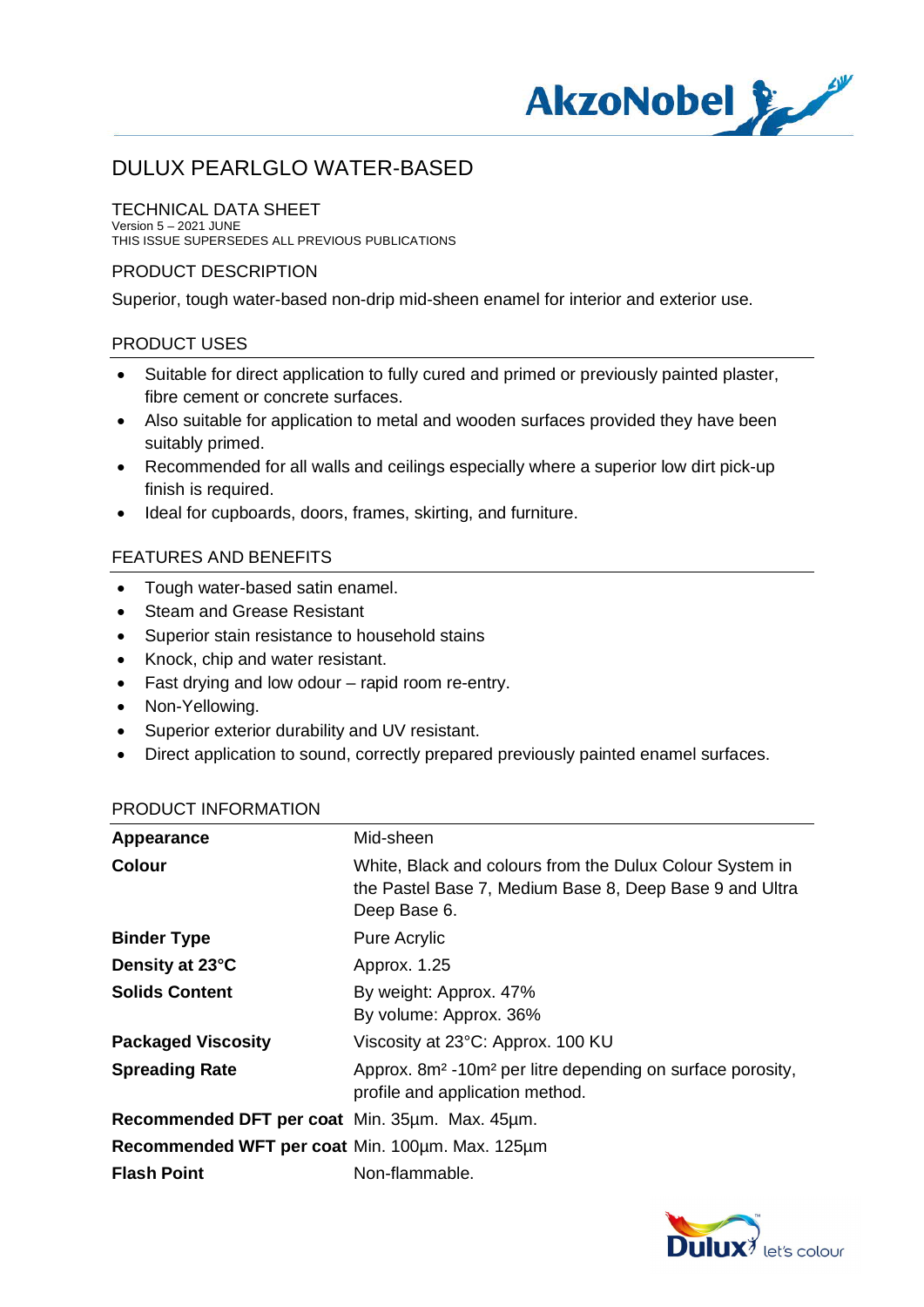

# APPLICATION INFORMATION

| Mixing                                | Stir until homogeneous with a flat paddle.                                                                                                                                                                                                                                      |
|---------------------------------------|---------------------------------------------------------------------------------------------------------------------------------------------------------------------------------------------------------------------------------------------------------------------------------|
| <b>Application Surface conditions</b> | Surface Temperature between 10 - 35°C. Relative Humidity<br>between 10 - 85 % OR 2°C above dew point minimum.                                                                                                                                                                   |
| Application methods                   | Brush, roller or airless spray.                                                                                                                                                                                                                                                 |
| <b>Thinner</b>                        | Thinning not recommended. Ready for use after thorough<br>stirring.                                                                                                                                                                                                             |
| Drying Time                           | Touch dry 60 minutes at 23°C.                                                                                                                                                                                                                                                   |
| <b>Recoating Time</b>                 | 4 hours at 23°C (Drying times will be extended during cold,<br>wet or humid conditions.)                                                                                                                                                                                        |
| Cleaning of equipment                 | After use, remove as much product as possible, and then<br>clean immediately with water.                                                                                                                                                                                        |
| <b>Substrates</b>                     | Suitable for cement plaster, gypsum plaster, concrete, fibre<br>cement, various composite boards, metal and wooden<br>surfaces provided that appropriate preparation and priming<br>is carried out.                                                                             |
| Precautions                           | Do not apply during cold (below 10°C) or wet weather.<br>Do not apply directly to substrate without priming.<br>Not suitable for direct application to powdery or friable<br>surfaces whether previously painted or not.<br>Do not clean the surface within 7 days of applying. |
| <b>Coats Required</b>                 | Apply two to three finishing coats to new surfaces to achieve<br>a closed film and solid colour.                                                                                                                                                                                |

#### SURFACE PREPARATION

Plaster sand should comply with SABS 1090 requirements. Plaster mix must be applied at a minimum thickness of 10mm, curing to a hard and sound finish, free of soft and friable material. MPA strength must comply with SABS 0164-1 (10MPA=2, 6:1 and 5MPA=4:1).

Ensure that surfaces are sound and free from dust, rust, oil, grease, dirt, and debris. Surfaces must be thoroughly dry - no more than 12% moisture content.

#### NEW SURFACES

#### **Cement Plaster (non-friable), Fibre Cement and Composite Boarding**

- · It is recommended that fresh plaster should be allowed one week drying for every 5mm thickness; and longer in cold or damp weather.
- · Spot-prime metal strips and nail heads with appropriate metal primer.
- · For best paint system performance prime with one full coat **Dulux Plaster Primer** or **Dulux Trade Alkali Resistant Primer.**
- · Rough surfaces may be filled with **Dulux Pre-Paint Smoothover** or **Dulux Trade Fillercoat** to create a smooth base of even porosity.

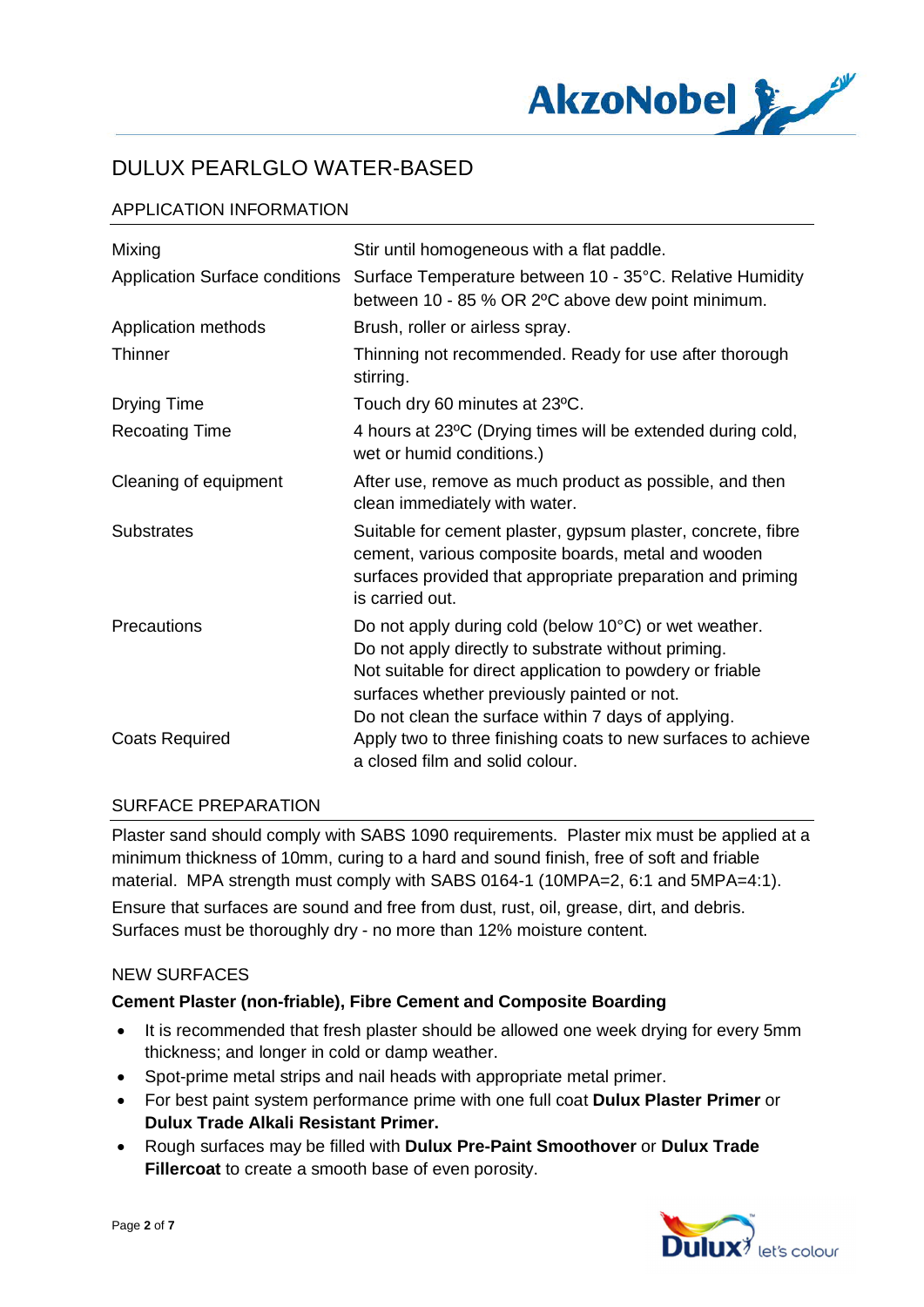

# SURFACE PREPARATION

### NEW SURFACES

## **Gypsum Plaster - Interior**

- Newly applied Gypsum Plaster can present variable surface finishes based on the application method, the quality and type of gypsum plaster used. This can present variability in the finish of the applied gypsum in terms of surface hardness, texture and porosity. This may require added attention during priming.
- Ensure the gypsum plaster is sound and non-friable, applied and cured as per the manufacturer's specifications
- After wiping down the gypsum plaster, no chalky powder should remain on the surface.
- · If the gypsum is sound, apply a single coat **Dulux Plaster Primer** or **Dulux Trade Alkali Resistant Primer**.
- · As gypsum plaster is a very porous surface, adsorption of the applied plaster primer may occur. To test for this, wipe a black cloth over the dried applied **Dulux Plaster Primer** or **Dulux Trade Alkali Resistant Primer** to test its integrity. If a white residue is found on the back of the cloth, apply 1 to 2 further coats of the respective **Dulux Plaster Primer** or **Dulux Trade Alkali Resistant Primer** applied, to achieve the correct binding and sealing properties.

## **Concrete**

- · Remove any uncured cement, grease, and mould release agents by high-pressure water blast, or wash with a strong solution of **Dulux Pre-Paint Sugar Soap /**water solution. Rinse off thoroughly with clean water and allow drying.
- · For best paint system performance prime with one full coat **Dulux Plaster Primer** or **Dulux Trade Alkali Resistant Primer**

## **Wooden Surfaces**

- · Timber treated with borer- or fire retardant may cause slow drying (consult supplier).
- · Treat knots in timber with Knotting Agent.
- · Spot prime nail heads with **Dulux Rustshield** or **Dulux Steel Primer.**
- · Special attention must be given to painting the end grain to avoid moisture penetration apply a second coat after 10 - 20 minutes.
- · Prime with one coat **Dulux Wood Primer**. Two coats may be required for very absorbent wood. Alternatively, wooden surfaces can be primed with **Dulux Supergrip** to support a water-based paint system.
- · For best paint system performance follow **Dulux Wood Primer** with **Dulux Universal Undercoat** before applying the selected finishing coat.

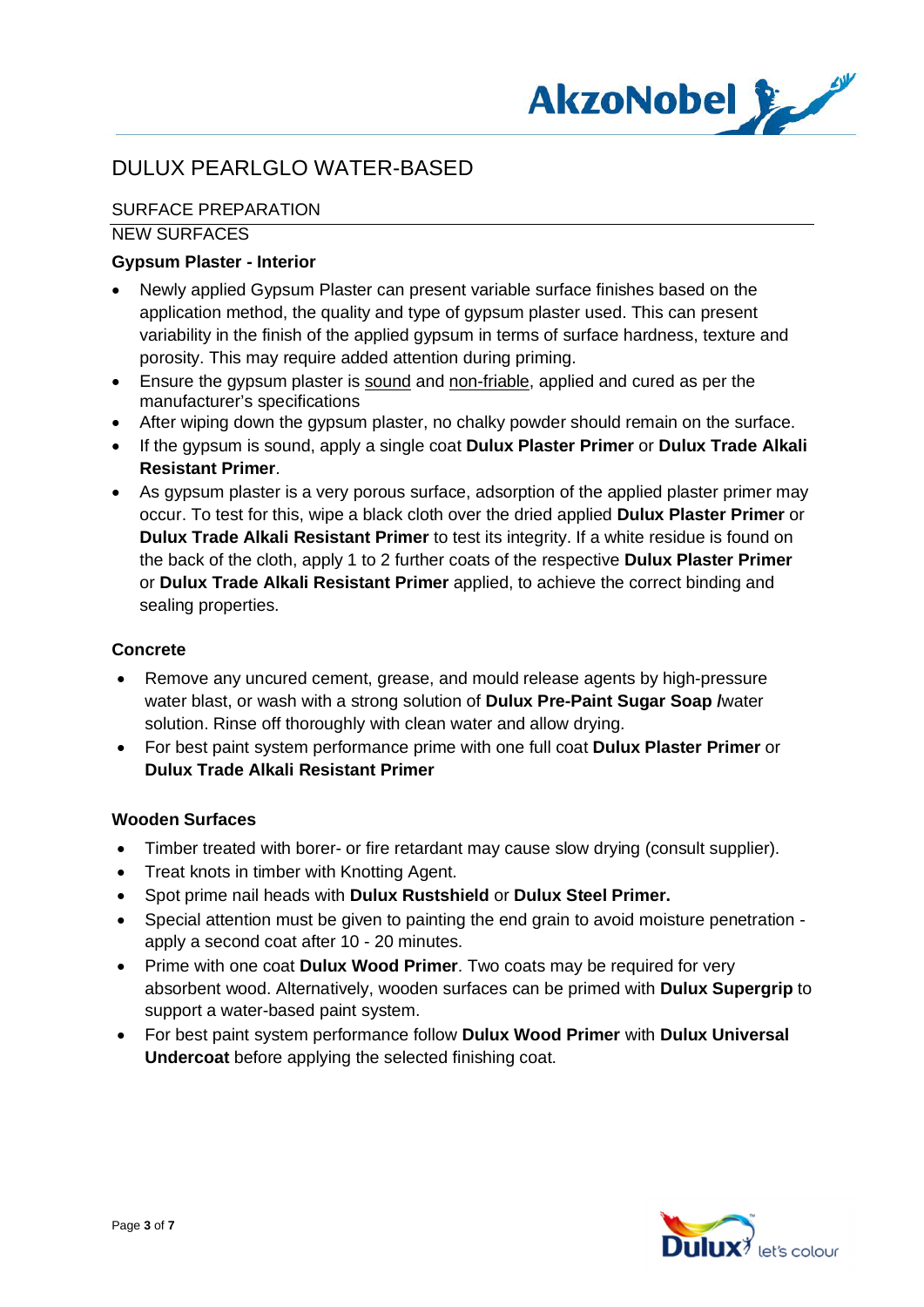

# SURFACE PREPARATION

### NEW SURFACES

### **Galvanised Iron (non-roof surfaces), Aluminium and all non-ferrous metals**

- · Remove all traces of temporary protective coating, dirt and grease from the surface with **Dulux Galvanised Iron Cleaner.** Ensure complete removal of **Dulux Galvanised Iron Cleaner** by rinsing with running water. A water-break free surface indicates thorough cleaning - running water should not form droplets. If a water-break free surface was not achieved, repeat the cleaning process
- · Prime immediately after cleaning with two coats **Dulux Rustshield** or with one to two coats **Dulux Galvanised Iron Primer**, depending on the severity of the conditions. Two coats recommended for coastal conditions.
- · For best paint system performance follow primer with **Dulux Universal Undercoat** before applying the selected finishing coat.

## **Mild Steel and Iron**

- Inspect shop-primer thoroughly for damage by installation. Abrade new surfaces lightly and remove rust, mill scale by sanding, scraping or with steel wire brushes back to sound mild steel and iron or sandblast to SA 2½.
- Ensure that the sanded areas are dry and free of grease and dust. A solvent wash (rags dipped in lacquer thinner) may be used. Change the rags frequently. Allow drying, OR clean with **Dulux Galvanised Iron Cleaner** according to technical data sheet.
- · Prime immediately after preparation with two coats **Dulux Rustshield** or with one to two coats **Dulux Steel Primer**, depending on the severity of the conditions. Two coats recommended for coastal conditions.
- · For best paint system performance follow primer with **Dulux Universal Undercoat** before applying the selected finishing coat.

#### **PVC Gutters/Downpipes**

- Sand well to improve adhesion. Ensure surface is clean and dry.
- · Prime with one coat **Dulux Supergrip**.

#### PREVIOUSLY PAINTED SURFACES

#### **Good Condition, not powdery**

- · Remove any loose and flaking paint back to a sound substrate and firm edges by scraping and sanding.
- · Clean surfaces with **Dulux Pre-Paint Sugar Soap**/water solution to remove all surface contaminates and chalky residue, rinse with clean water to remove all traces of the **Dulux Sugar Soap** treatment and allow drying out.

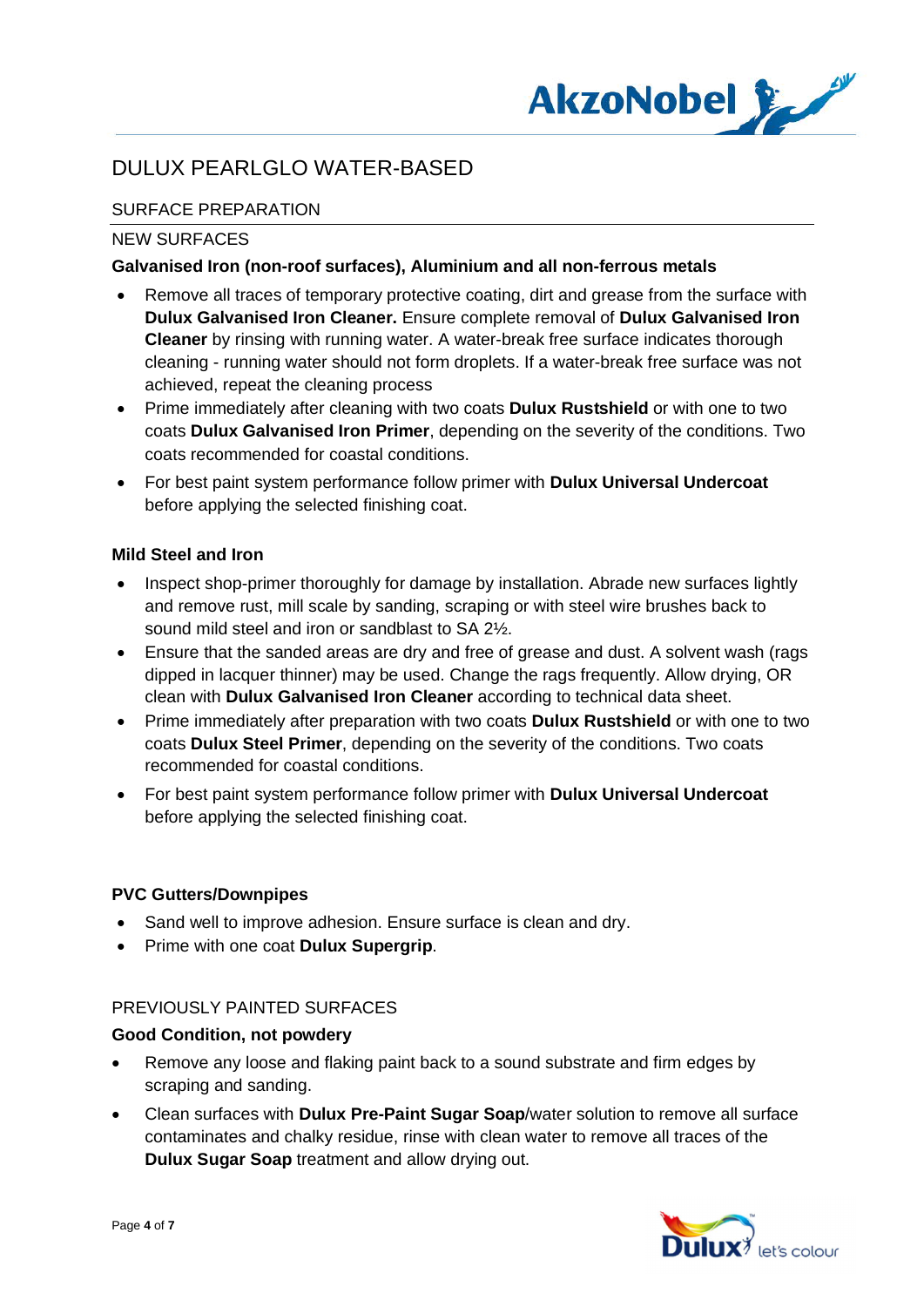

# SURFACE PREPARATION

## PREVIOUSLY PAINTED SURFACES

## **Good Condition, not powdery (Continued)**

- · For exterior application can high pressure water jet cleaning be used as an alternative to the **Dulux Pre-Paint Sugar Soap** treatment.
- Spot prime bare exposed substrates with appropriate primer.
- · Enamel surfaces need to be sanded to a matt finish to aid adhesion before commencing with the **Dulux Pre-Paint Sugar Soap** /water solution treatment.
- · Apply build-up coats of **Dulux Universal Undercoat** to newly primed areas.

### **Old Paint in Poor Condition**

- · Completely remove all loose and flaking paint.
- · Remove oil, grease dirt or any other contaminants with **Dulux Pre-Paint Sugar Soap**/water solution and allow drying.
- · Friable surfaces must be removed and repaired.
- · Chalked surfaces must be thoroughly brushed or prepared with high pressure water cleaning. NOTE: While this product can be used for sealing exterior chalked or slightly friable surfaces, it will not penetrate thick layers of powdery material. **Dulux Bonding Liquid** which is un-pigmented, is preferred.
- · Mould instructions. To kill lichen and algae growth, scrub with one of the following solutions: either 4:1 water/chlorine, or 4:1 water/sodium hypochlorite. Ensure that the areas are completely saturated, and allow the solution to react for a minimum of 4 hours. Rinse the complete wall surface thoroughly with clean water and allow drying.
- · Prime all exposed areas with appropriate primer as for new surfaces.

#### FILLING

Fill all imperfections with the appropriate **Dulux Pre-Paint** filler and spot prime filled areas with **Dulux Plaster Primer** or **Dulux Trade Alkali Resistant Primer** once the crack filler has dried properly. Failure to do this will result in uneven sheen levels between the repaired and normal areas.

#### HEALTH AND SAFFTY INFORMATION

This product contains no added lead. Avoid contact with skin or eyes. Keep out of reach of children. If accidently swallowed, seek medical advice immediately and show this container to the doctor. Dry sanding, flame cutting and/or welding of the dry paint film will give rise to dust and/or hazardous fumes. Wet sanding should be used wherever possible.

If exposure cannot be avoided by the provision of local exhaust ventilation, suitable respiratory protective equipment should be used. Do not empty into drains or watercourses.

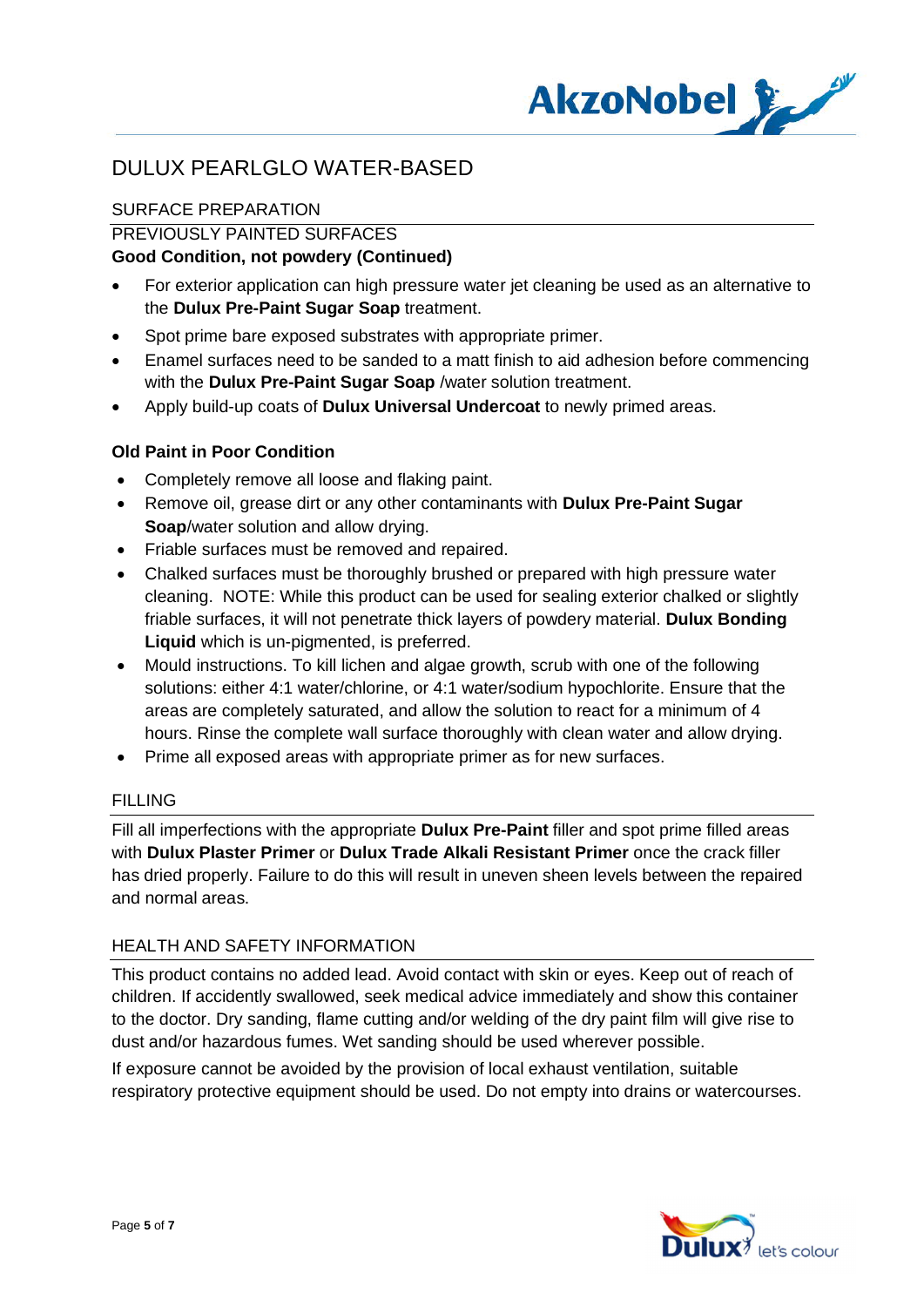

# HEALTH AND SAFETY INFORMATION – (Continued)

Ensure good ventilation during application and drying. It is recommended to use suitable protective clothing and equipment. To avoid the risk of spillage, always store and transport containers in a secure upright position. Refer to Material Safety Data Sheet for complete information.

| Packaging                 | 1 $t, 5$ Lt<br>White, Black and Tint Bases - Pastel Base 7, Medium Base<br>8, Deep Base 9 and Ultra Deep Base 6                                                                                                                                                                                                                    |
|---------------------------|------------------------------------------------------------------------------------------------------------------------------------------------------------------------------------------------------------------------------------------------------------------------------------------------------------------------------------|
| <b>Storage Conditions</b> | Store under cool dry conditions away from direct sunlight,<br>heat and extreme cold.                                                                                                                                                                                                                                               |
| <b>Disclaimers</b>        | Colour swatch references are as accurate as modern<br>printing will allow. Please refer to the in-store stripe cards for<br>an accurate representation of the colour.                                                                                                                                                              |
|                           | Among others, the following factors may affect final colour<br>appearance: product sheen and texture, colour and light<br>reflections, application, surface texture and preparation.                                                                                                                                               |
|                           | For best colour and sheen consistency, it is advisable to use<br>containers of the same batch number, or to mix different<br>batches together in a large container, or to finish in a corner<br>before starting a new container.                                                                                                   |
| <b>Tinting Protocol</b>   | The tint base containers are only filled to levels which are<br>specific for each tint base to allow the calculated volume of<br>colourants to be added in order to achieve the volume<br>indicated on the container after tinting. Tint bases and<br>colourants are unfinished products which should not be<br>used on their own. |
|                           | Only once the prescribed colourant is added to the specific<br>tint base will the finished product comply with the technical<br>features and related information as set out in this Technical<br>Data Sheet.                                                                                                                       |

# ADDITIONAL INFORMATION